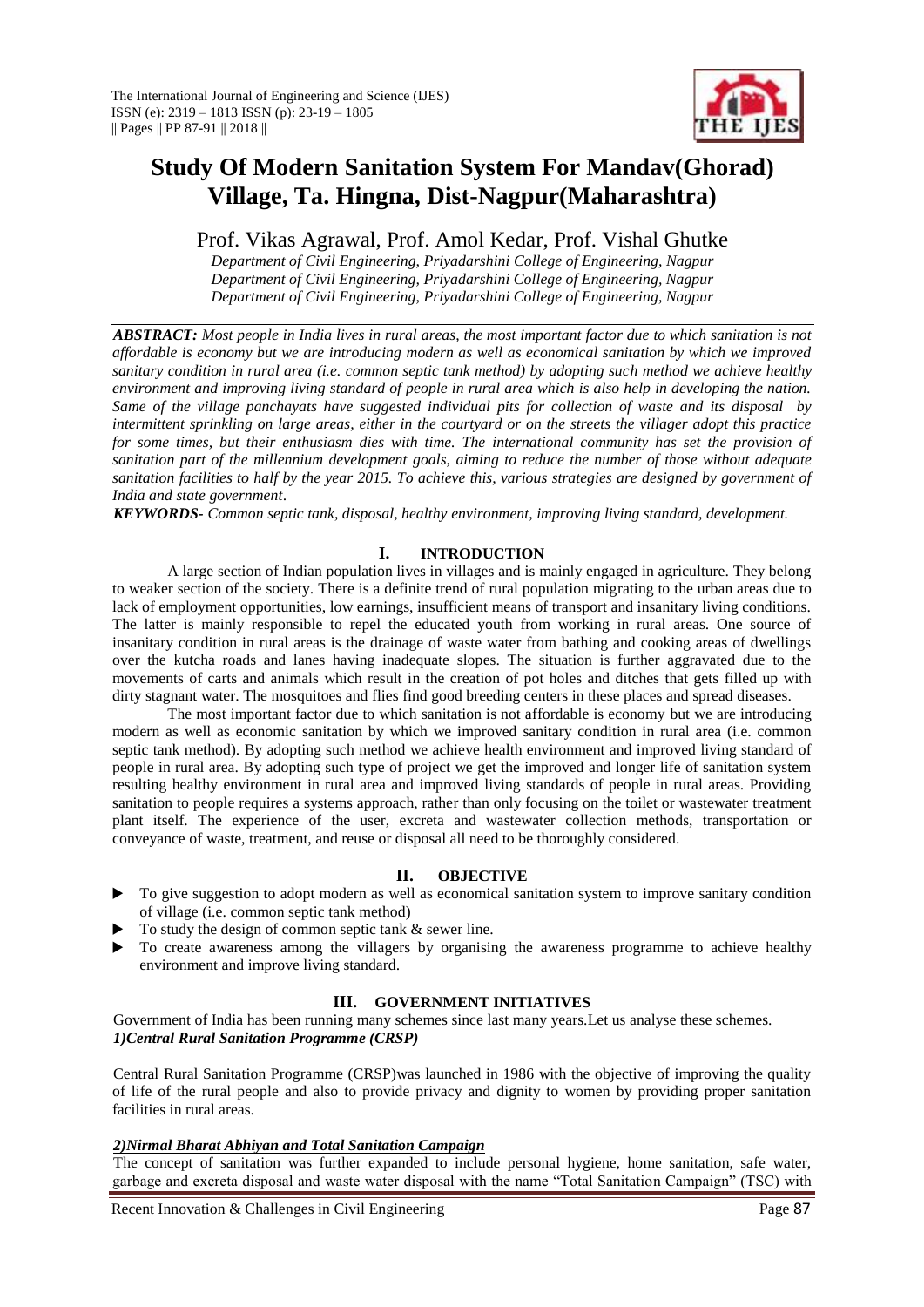effect from 1999. Individual toilets, community sanitation complexes, institutional toilets and solid and liquid waste water systems are constructed under the scheme. The key feature of this scheme is role of CSOs, Community Based Organisations (CBOs) and Panchayati Raj Institutions (PRIs) is very important.

It has been recently allowed that certain component of the toilet construction can be taken from Mahatma Gandhi National Rural Employment Guarantee Act (MNREGA) with a maximum ceiling of 4500 Rupees per unit only. Whereas Rupees 3200 Rupees comes from central Government and 900 Rupees is beneficiary's share. States usually give amount of approximately half of the amount provided by central Government. This is sufficient only to build basic structure (substructure) of individual two pit pour flush toilet.

## *3)Nirmal Gram Puraskar*

To add motivation to this scheme, GOI launched an award based Incentive Scheme for fully sanitized and open defecation free Gram Panchayats, Blocks, Districts and States called "Nirmal Gram Puraskar" (NGP) in October 2003. Till the date many villages have been awarded to bring in motivation among the people specially PRI functionaries at village level to make NBA a success.

# **IV. METHODOLOGY**

Preliminary study on various villages and to investigate about sanitation problems existing in those areas.

- Selection of a suitable rural area for the study of available sanitation facilities.
- The additional requirements necessary to fulfill the needs of people are to be assessed.
- Complete study on existing sanitation facilities in the area and to identify problems associated with sanitation.
- Planning of suitable sanitation scheme in the area so as to provide a better living standard in terms of public health and also environmental protection.

### **4.1:-Case Study Area:-**

- 1. Name of village: Mandav (Ghorad)Th-Hingna.Dist-Nagpur
- 2. Population of village: 1143
- 3. Male population : 587
- 4. Female population: 556
- 5. Water condition: Good
- 6. Water source :60000 & 30000 litre capacity water tanks (ESR) , 4 tube wells
- 7. Condition of road: 70% concrete road, 30% WBM road
- 8. Slope of ground towards north side
- 9. Public toilets exist, but condition of toilets is very poor.
- 10. Literacy Rate of village is about 90%.



**FIG. 1 :-TOPOGRAPHIC MAP OF MANDAV**

### **4.2:-Design of septic tank**

As per the field condition of selected village Mandav (Ghorad),we are designing septic tank for which data is to be collected as follows:

- Data collected:
- 1. No of users  $=150$
- 2. Water supplied =200 lpcd
- 3. Assuming detention period = 24 hrs (1 day)
- 4. Assuming cleaning sludge = 3 years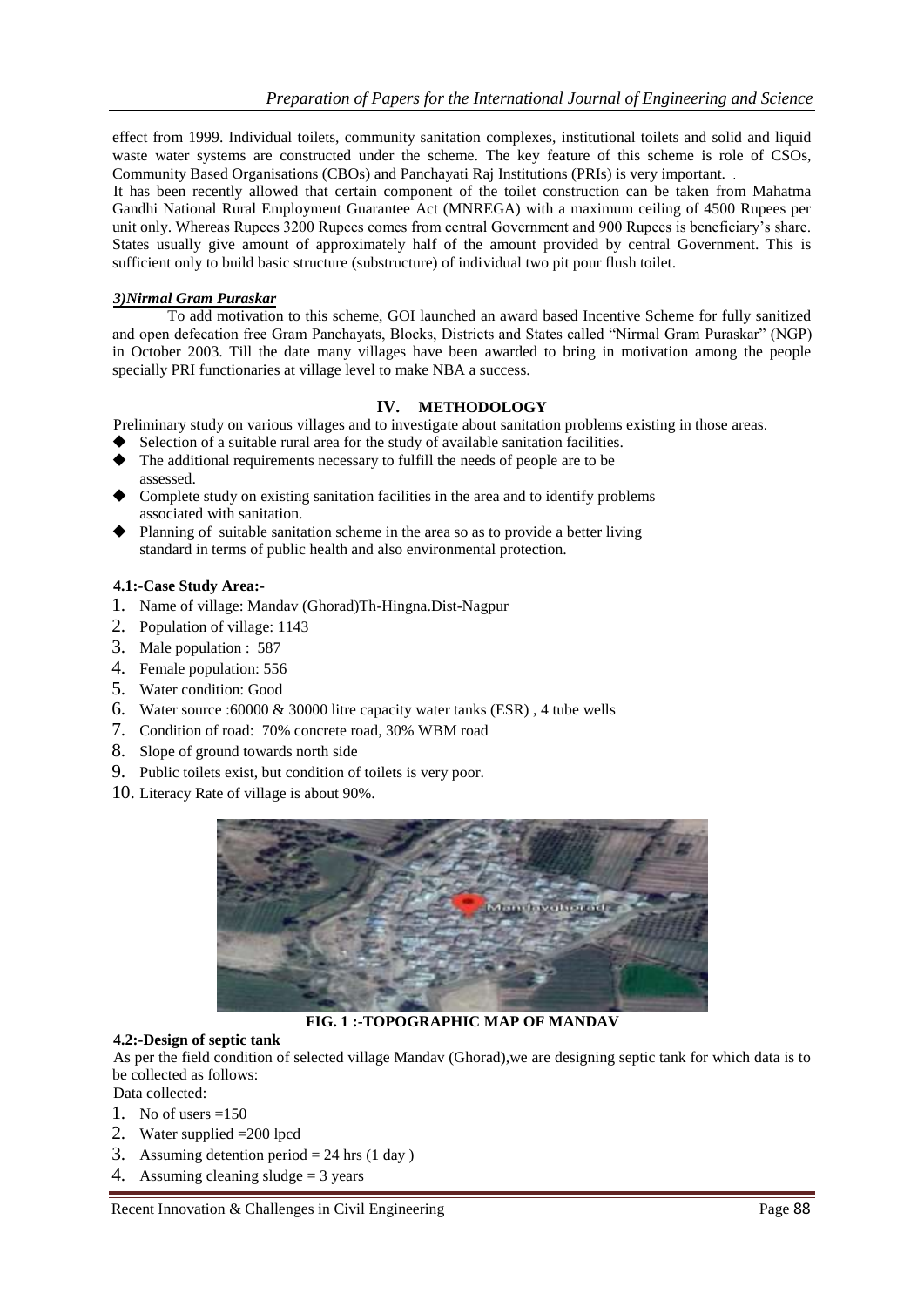Solution,

Space required for settling zone =  $\frac{150 \times 200}{1000}$  = 30 m<sup>3</sup>/day Volume of settling zone  $= Q \times DT$  $= 30 \times 1$  $= 30 \square^3$ Assume liquid depth =2.0m L:B =3:1 (assumed)  $L=? B=?$ 

Surface area of septic tank = Volume of settling tank/depth of liquid=  $30/1.5=20$ m<sup>2</sup> L x B = 20  $\Box^2$  $3B \times B = 20 \square^2$  $3B^2 = 20 \square^2$  $B = 2.58 \text{ m} \equiv 2.6 \text{ m}$  $L = 3 \times 2.6 = 7.8 \text{ m}$ Depth of septic tank=? Assume free board = **0.4 m** Depth =  $2.0 + 0.4 = 2.4$  m Breadth =  $2.6$  m, Length =  $7.8$  m, Depth =  $2.4$  m

#### **4.3:- Determination of gradient for sewer line by tacheometeric survey.**

We found gradient for sewer line by using tacheometer, Gradient=(RL of staff station A-RL of staff station B)/Distance AB =102.349-100.293/100.283

$$
=0.020
$$

# **Gradient=1 in 50**

## **4.4:- Design of sewer line**

*1. Data to be collected to design sewer line* 

- 1. Actual present population: 60<br>2. Future population to be assumed.
- Future population to be assumed: 150
- 3. Rate of water supply : 200 lit/day/capita
- 4. Assume self cleaning velocity : 0.75 m/sec
- 5. Cast iron pipe : manning value:  $N = 0.012$
- 6. Gradient: 1 in 1200
- *2. Design Of Sewer Line:*

Total dishcharge =  $\frac{150 \times 200}{24 \times 60 \times 60}$  = 0.347  $\frac{\text{lit}}{\text{sec}}$ <br>Total Discharge = 3.47 × 10<sup>-4</sup> cumec According to manning formula,

$$
\mathbf{v} = \frac{1}{N} \times R_3^2 \times S_2^1
$$

$$
V = \frac{Q}{A} = \frac{3.47 \times 10^{-4}}{\frac{\pi}{4} \times D^2}
$$

$$
\frac{3.47 \times 10^{-4}}{\frac{\pi}{4} \times D^2} = \frac{1}{0.012} \times \left(\frac{D_3^2}{4_3^2}\right) \times \frac{1\frac{1}{2}}{1200\frac{1}{2}}
$$

$$
3.47 \times 10^{-4} = 0.954 \times D_3^2 \times \frac{\pi}{4} \times D_2^2
$$
  
1.389 × 10<sup>-3</sup> = D<sup>8/3</sup> D = 0.084m

 $[D = 0.1m]$  Adopting dia of sewer  $= 0.20$  m

Recent Innovation & Challenges in Civil Engineering Page 89

.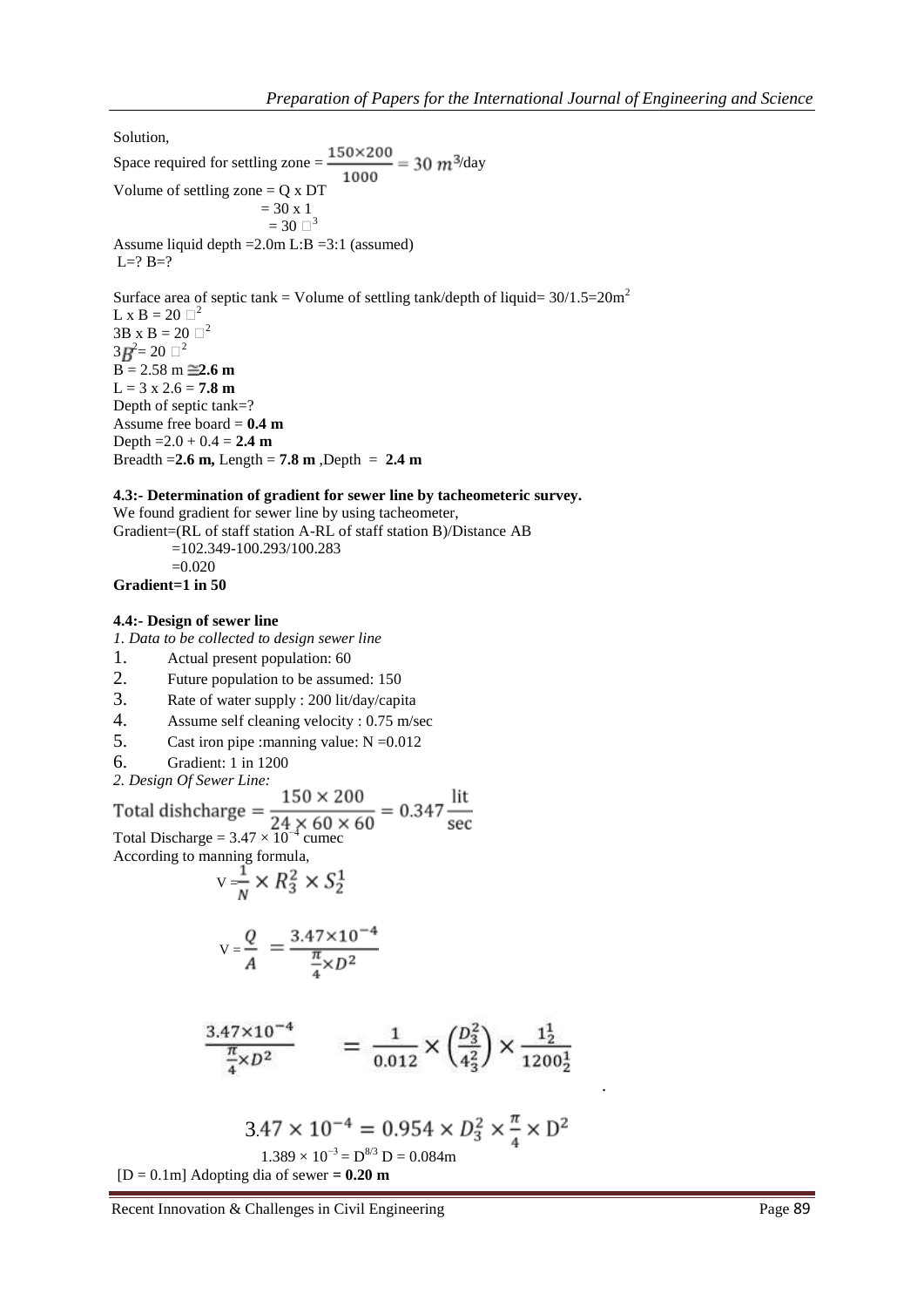

### **FIGURE2 :- plan of sewer line**

Hence as per the design we are providing diameter of sewer line is **10cm** but on the field it is practically difficult for laying the sewer line, so that we are provide the diameter of sewer line about **20cm**. Lateral pipes carrying sewage from houses are connected to the main sewer line which is laying centrally to the road and further it is connected to the septic tank. All the waste is carried in septic tank.

#### **4.5:-Plan of sewer line**

FIGURE2 :- plan of sewer line

### **4.6:-Estimation of septic tank**

It is necessary to calculate the estimation amount of septic tank to which we can gives the idea about how the septic tank is usable for given budget. The designing and detailing of septic tank means we got the length, width, and height of the septic tank. Septic tank shall be brickwork in 1:4 cement mortar and foundation be of 1:3:6 cement concrete. Inside of septic tank shall be finished with 12 mm cement plaster and floor shall be finished with 20 mm cement plaster with 1:3 mortar mixed with standard water proofing compound. Upper and lower portion of the soak pit shall be of second class brickwork in 1:6 cement and middle portion shall be dry brickwork. roof covering slab and baffle wall shall be of precast R.C.C. Septic systems will vary in price depending on a few different factors such as material costs, the company which you hire to install the system, the area in which you live and the type of septic system which you have installed.

| Tutal estimated amount required for saintary system |                             |              |
|-----------------------------------------------------|-----------------------------|--------------|
| Sr no                                               | Description of item         | Total amount |
|                                                     | Septic tank                 | 174788.75    |
|                                                     | Soak pit                    | 25140.88     |
|                                                     | Toilet construction         | 93471.45     |
|                                                     | sanitary fittings and pipes | 55260        |

## **Total estimated amount required for sanitary system**

**Total cost = 348661.08** 

### **V. RESULT**

As per the above analysis and design of sewerage system the total estimated cost of the project is **Rs348661.08 /-** .we design this sewerage system for 15 families and the cost of each family to be required is **Rs23244.072 /-** (including the cost of toilet, soak pit, septic tank and sewer line) . From this project we can construct the permanent toilet over large period life to their habitants.

The Government of Maharashtra gives Rs 15000/- for each family for constructing their own toilets under a scheme of **NIRMAL BHARAT ABHIYAN**

# **VI. CONCLUSION**

According to our project work we get the total cost for sanitation system is Rs.3,48,661 but we get the money from government scheme nearby Rs.2,25,000 (considering Rs.15000/each house )but we provide modern sanitation system which is better than government sanitation system ,hence according to our project work it is feasible/affordable to people living in that rural area. If we invest Rs 8000 more money than the govt. Granted subsidy then we will provide permanent toilet with proper sewerage system to their community. Hence it is concluded that by adopting such type of project we get the improved and longer life of sanitation system resulting healthy environment in rural area and improved living standard of people in living in rural area.